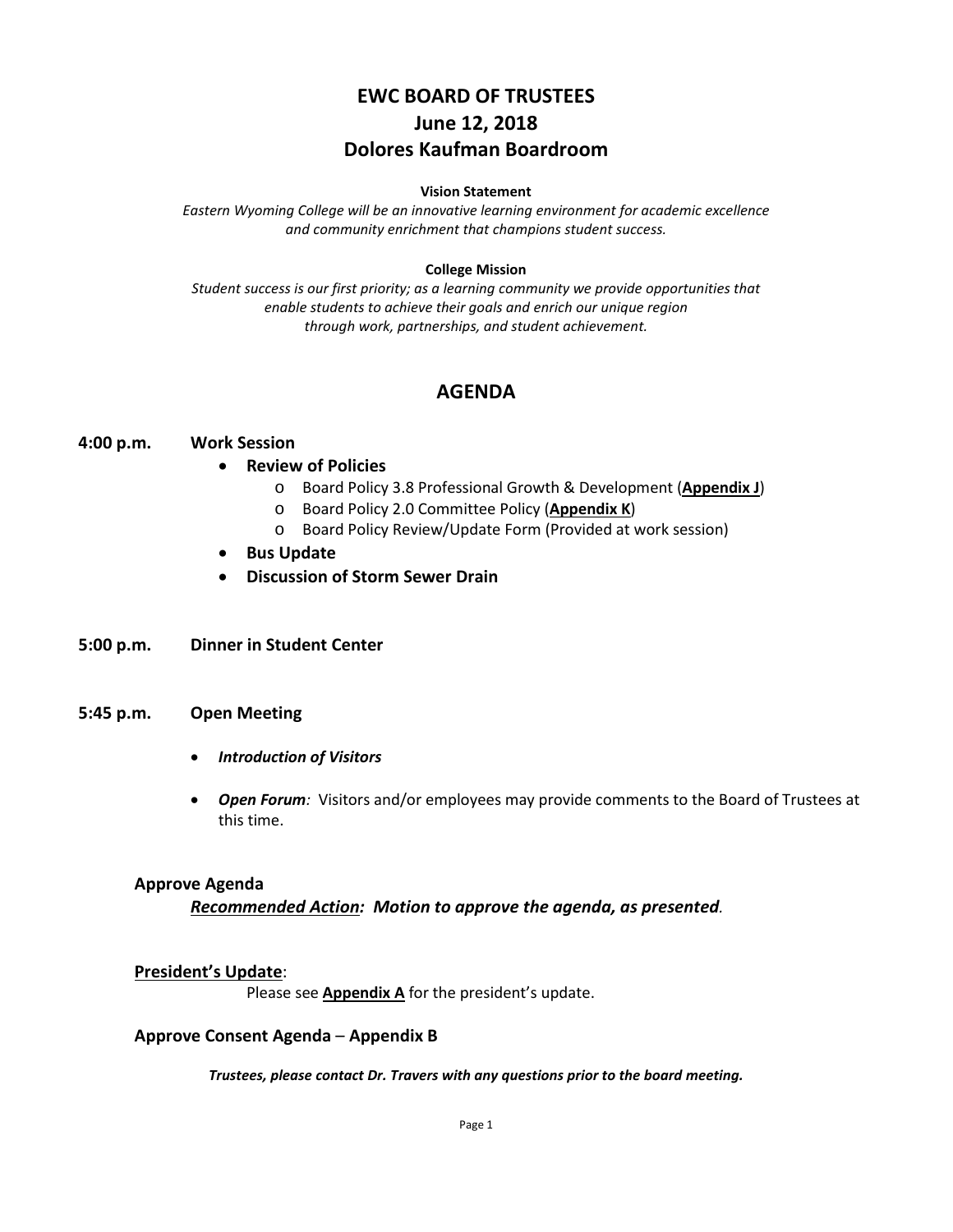• **Approve Minutes**: *Please see Appendix B1 for the minutes from the May 8, 2018 meeting and executive session.*

*Prepared by Holly Branham, Executive Assistant to the President/Board of Trustees*

• **Approve Resignation of Cathy Herstead**: *Ms. Herstead has submitted her letter of resignation effective June 14, 2018.*

*Prepared by Mr. Ed Meyer, Director of Human Resources*

## *Recommended Action: Motion to approve the consent agenda, as presented.*

# **Action Items**

## **Approve Financial Report**

Please see **Appendix C** for the written financial report.

*Prepared by Mr. Kwin Wilkes, Vice President for Administrative Services*

## *Recommended Action: Motion to approve the financial report, as presented.*

# **Information Items**

## **Student Services Update**:

Please see **Appendix D** for the Student Services update.

*Prepared by Dr. Rex Cogdill, Vice President for Student Services*

## **Academic Services Update:**

Please see **Appendix E** for the Academic Services update.

*Mr. Roger Humphrey, Vice President for Academic Services*

## **College Relations Update**:

Please see **Appendix F** for the College Relations update.

*Prepared by Ms. Tami Afdahl, Director of College Relations*

## **Construction Projects and Major Maintenance Update**:

Please see **Appendix G** for current construction projects and major maintenance projects. *Prepared by Mr. Kwin Wilkes, Vice President for Administrative Services and Mr. Keith Jarvis, Director of Physical Plant*

## **Douglas Campus Update**:

Please see **Appendix H** for the Douglas Campus update. *Prepared by Ms. Margaret Farley, Associate Vice President for Converse County*

## **Human Resources Update**:

Please see **Appendix I** for the HR update.

*Prepared by Mr. Edward Meyer, Director of Human Resources*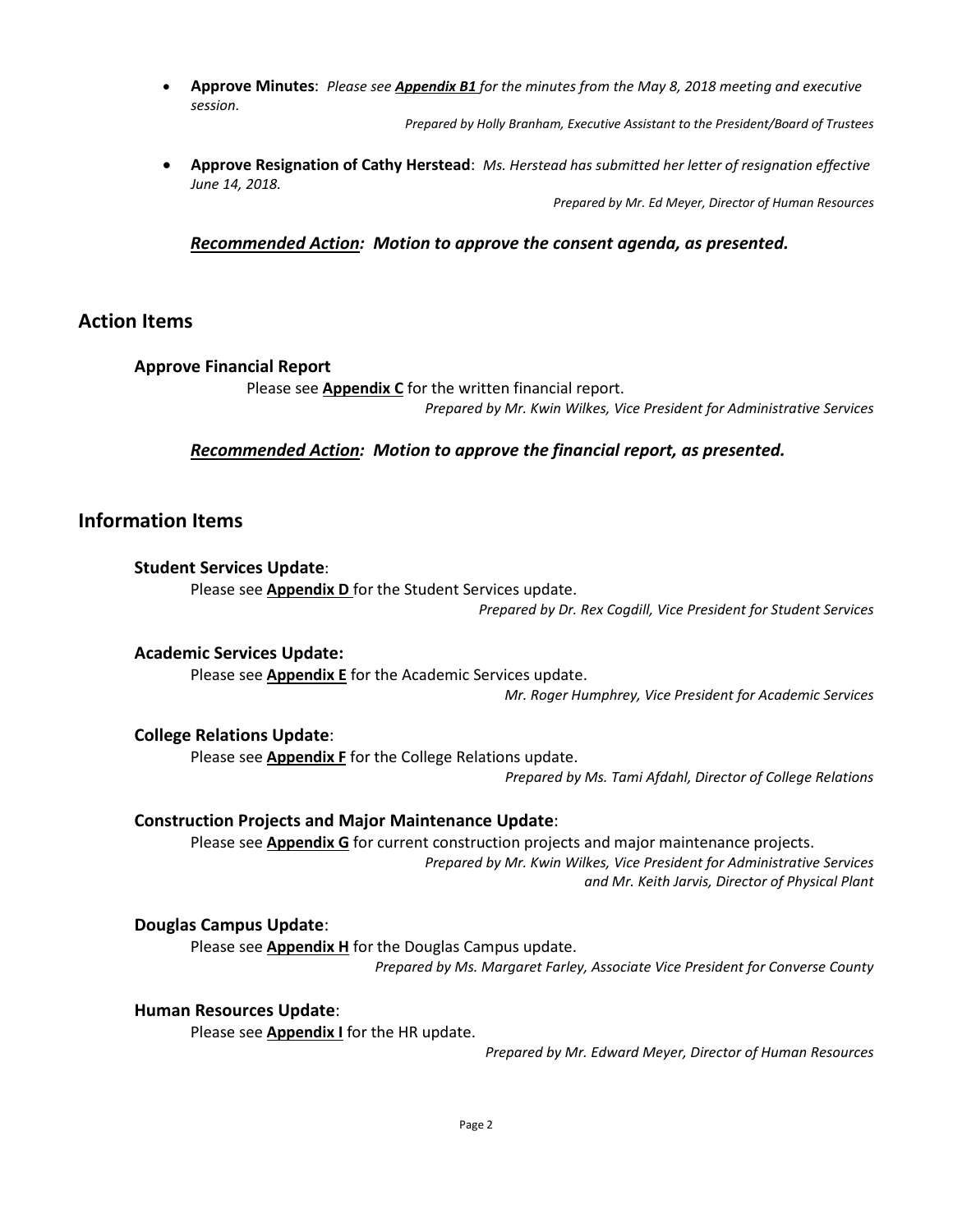## **Institutional Development Update**:

An update will be provided at the meeting.

*Prepared by Mr. John Hansen, Director of Institutional Development*

#### **Staff Alliance Update**:

In accordance with the college's ongoing budget readjustments, in the upcoming months the Staff Alliance will put together a Strategic Planning Initiative. Our goal will be to seek out the best goals, metrics, and outcomes for the Staff Alliance as it relates to supporting the overall mission of the college. Work has already begun with the Executive Committee and will continue until a full plan can be put before the membership of the Staff Alliance and then released to the College and the Board *Prepared by Mr. Court Merrigan, Staff Alliance President*

**Trustee Topics**

**Executive Session – Personnel**

*Recommended Action: Motion to approve adjourning to executive session to discuss personnel.*

**Adjournment**